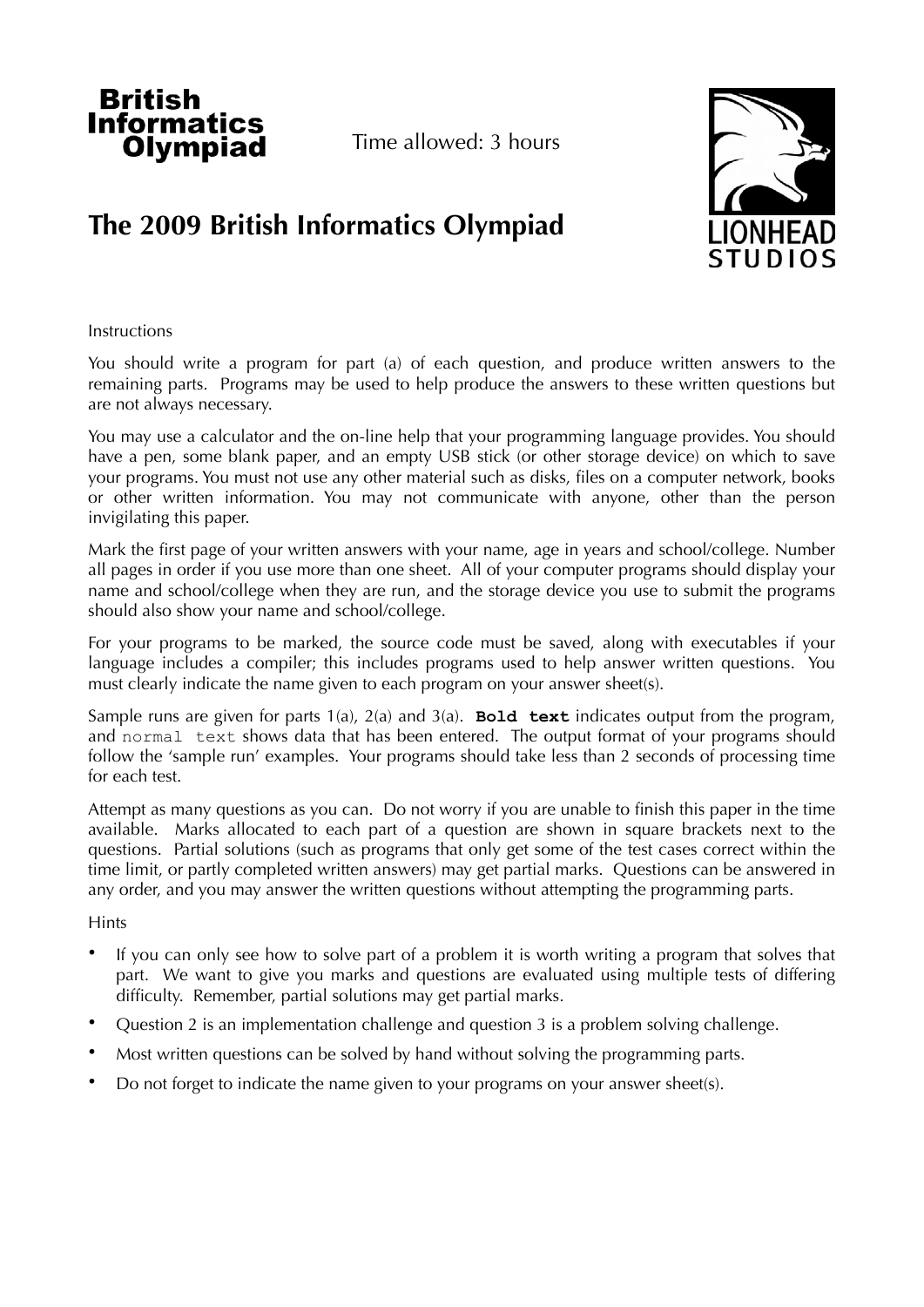## **Question 1:** *Digit Words*

A *digit word* is a word where, after possibly removing some letters, you are left with one of the single digits: ONE, TWO, THREE, FOUR, FIVE, SIX, SEVEN, EIGHT or NINE.

For example:

• BOUNCE and ANNOUNCE are digit words, since they contain the digit ONE.

• ENCODE is not a digit word, even though it contains an O, N and E, since they are not in order.

## **1(a) [ 24 marks ]**

Write a program which reads in a single upper-case word (with at most fifteen letters) and determines if it is a *digit word*.

If the word is not a digit word you should output the word **NO**. If the word is a digit word you should output the digit it contains, as a number.

You will not be given any words which contain more than one digit.

*Sample run 1* BOUNCE

*Sample run 2*

ENCODE **NO**

**1**

## **1(b) [ 2 marks ]**

In how many different ways can letters be removed from TWOTWOTWO to leave the digit TWO?

## **1(c) [ 4 marks ]**

The made-up digit word TWFOUR contains the digit TWO and the digit FOUR. What is the length of the shortest made-up word which contains all the digits ONE to FIVE? How about ONE to NINE?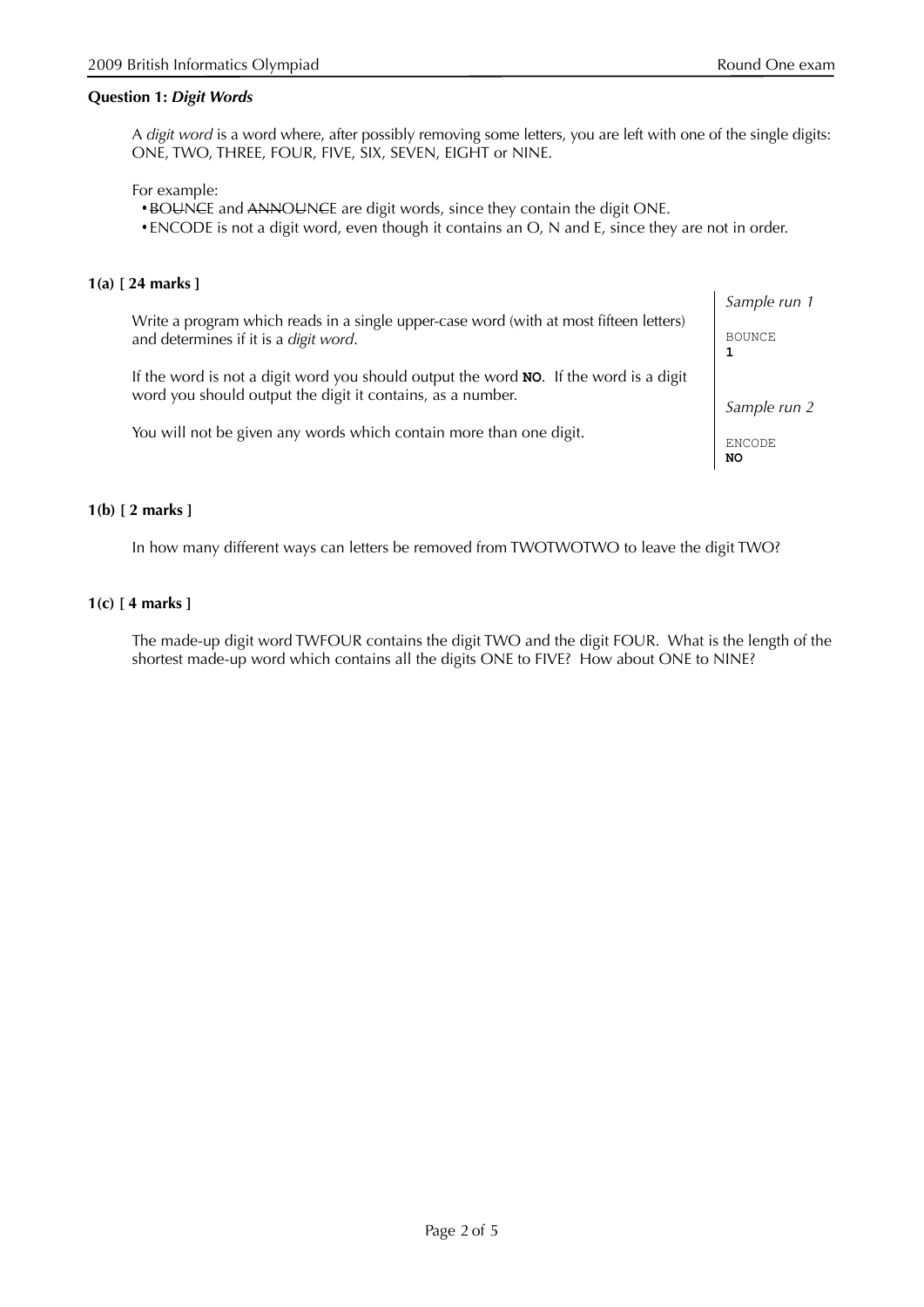## **Question 2:** *Puzzle Game*

In some *puzzle games* points are scored by joining together pieces of the same colour. These pieces are then removed, new pieces are added, and the game continues until no more pieces can be removed. Your task in this question is to model a simple game.

Our game will be played on a 4 by 4 grid. The pieces, each of which fits in a single space on the grid, will be red, green or blue - to be indicated by R, G and B respectively.

When two or more adjacent pieces have the same colour they form a *block*. Pieces are adjacent if they touch horizontally or vertically, but not diagonally. All blocks are removed simultaneously from the grid and all the pieces that remain in the grid drop down to fill in any empty space.



The number of points scored is equal to the product of the sizes of the removed blocks. In the above example, a red block of 5 pieces and a blue block of 2 pieces were removed. This scores 10 points.

New pieces then drop down from above the grid to fill in any empty spaces. A *round* in the game is completed when these new pieces have appeared on the grid.

In our simple game, we will assume that the store of pieces above the grid is a repetition of the pattern in the original grid.

The following example shows the first three rounds in a game. The pieces above the grid show the next few pieces that are due to drop down from above to fill in the empty spaces. Observe that we ignore pieces above the grid when finding blocks of adjacent pieces; i.e. they only count when they have dropped down onto the grid.

| <b>RRGB</b> | <b>RRGB</b> | <b>RRRB</b> |
|-------------|-------------|-------------|
| GRBG        | GRBB        | GRGB        |
| <b>RRGB</b> | <b>RBGB</b> | <b>RBBG</b> |
| GBRB        | GRRG        | GRGB        |
| <b>RRGB</b> | <b>RRGB</b> | <b>RRRB</b> |
| GRBG        | GRBB        | <b>GRGB</b> |
| <b>RRGB</b> | <b>RBGB</b> | <b>RBBG</b> |
| GBRB        | GRRG        | GRGB        |
|             |             |             |
| <b>RRGB</b> | <b>RRGB</b> | <b>RRRB</b> |
| <b>GRBG</b> | <b>GRBB</b> | <b>GRGB</b> |
| <b>RRGB</b> | <b>GBGB</b> | <b>RBGG</b> |
| <b>GBRB</b> | <b>GBRG</b> | <b>GRRG</b> |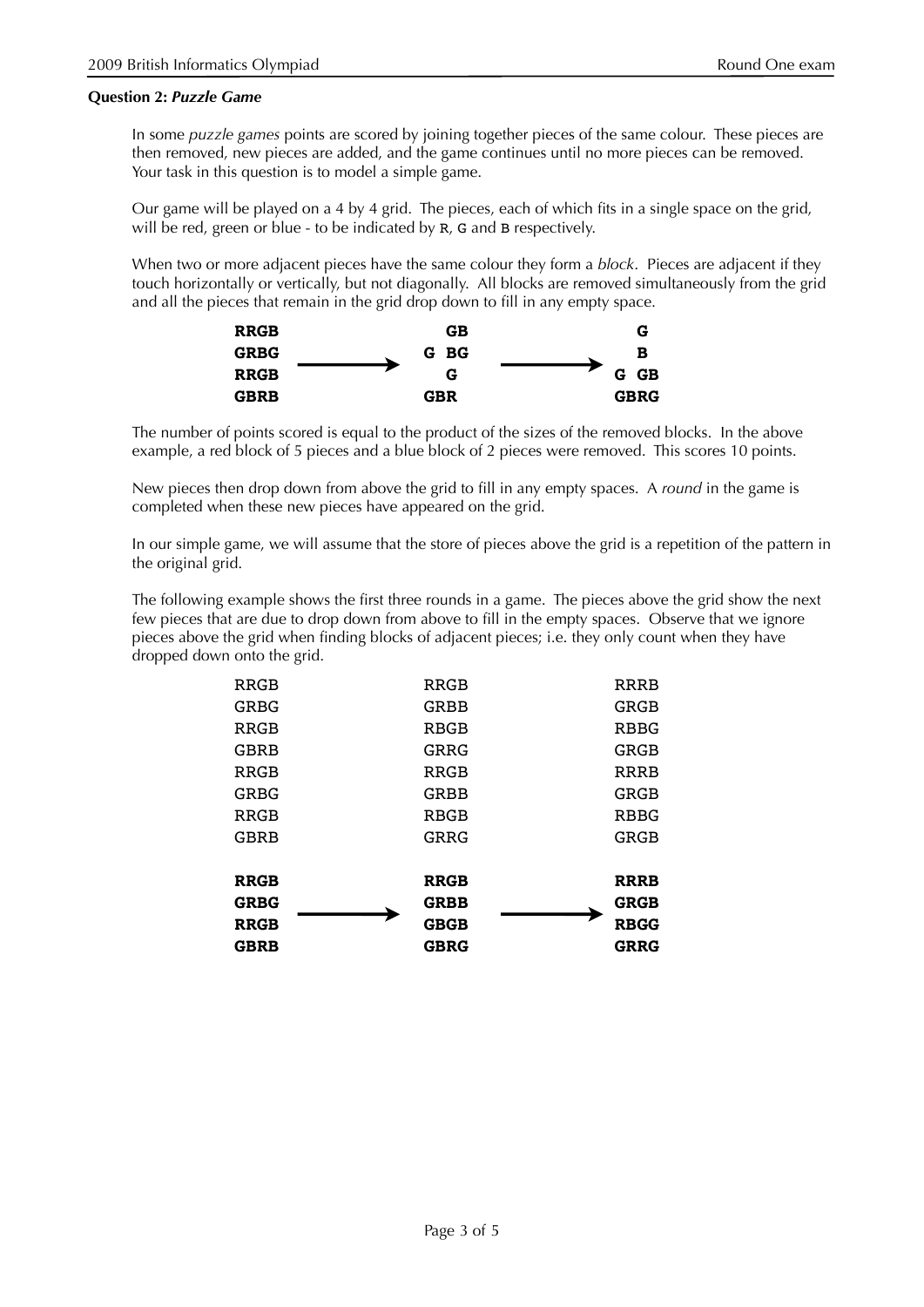## **2(a) [ 24 marks ]**

Write a program to play the puzzle game.

Your program should first read in four lines, giving the grid's rows in order; the first line being the top row of the grid. Each line will consist of four characters, each an R, G or B, giving a row from left to right.

Until your program terminates you should repeatedly input an integer, and then:

- If you receive a positive integer  $n (1 \le n \le 100)$  you should play  $n$  rounds of the game.
- If you receive the number 0 your program should terminate immediately.
- Ignore any other input.

After each positive integer you should output the board along with the total number of points that have been scored so far. If, while playing a round, there are no blocks to be removed, you should just output **GAME OVER** along with the final score, and then terminate.

## **2(b) [ 3 marks ]**

Draw an example grid which will score 105 points in one round.

## **2(c) [ 4 marks ]**

What is the maximum score that can be achieved in a single round?

## **2(d) [ 4 marks ]**

Suppose that you are given the shape and the location of all the blocks on the grid, and you now need to place pieces on the grid to match those blocks. Will it always be possible to place the pieces? Justify your answer.

| Sample run                               |
|------------------------------------------|
| RRGB<br>GRBG<br><b>RRGB</b><br>GBRB<br>2 |
| <b>RRRB</b><br>GRGB<br>RBGG<br>GRRG      |
| 82                                       |

0